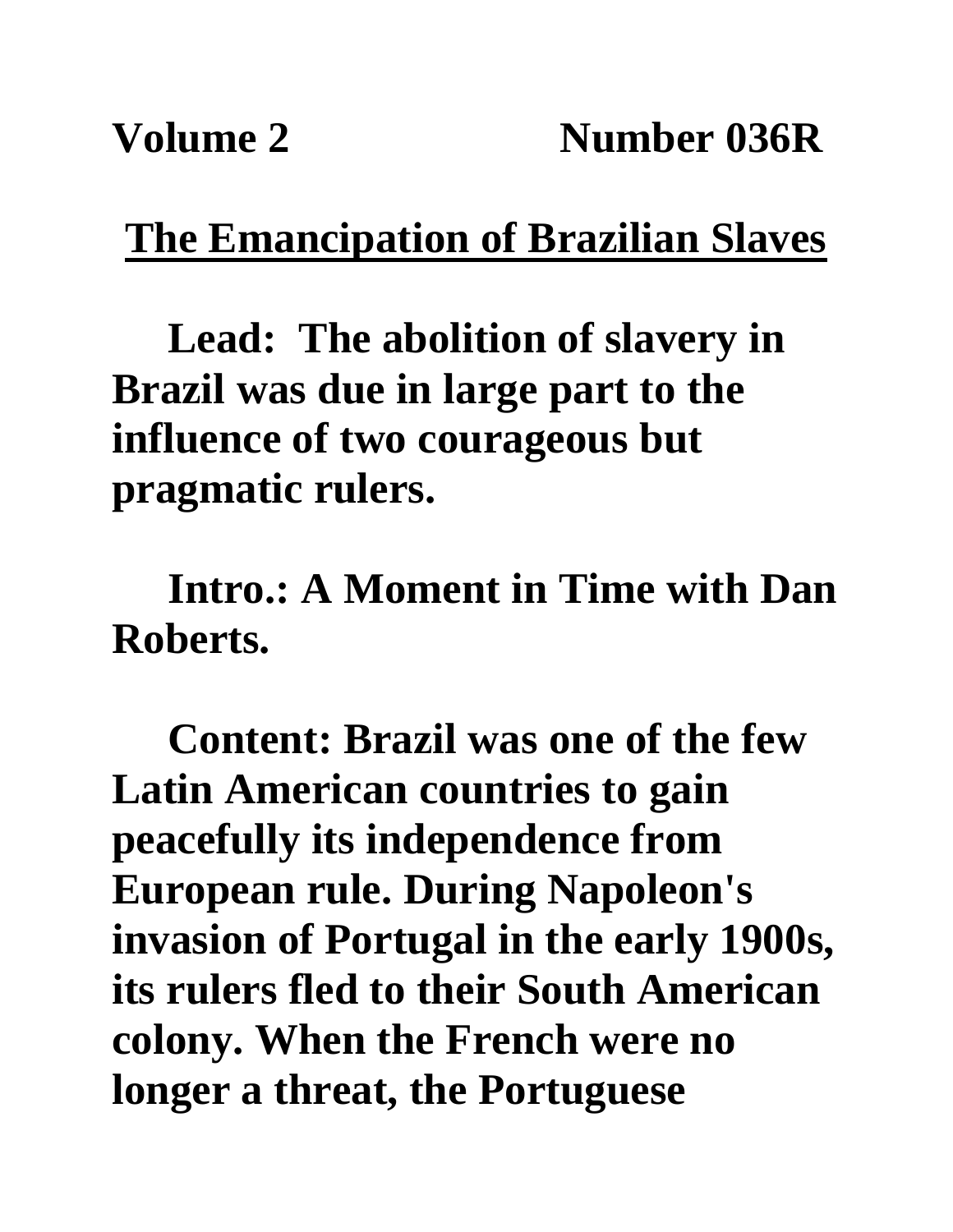**monarchs left Prince Pedro in charge. In 1822 he declared the independence of the nation and himself Emperor of Brazil. The stability provided by the monarchy was largely unmatched in the region.** 

**The agricultural economy of Brazil was supported by a population of over a million and a half slaves. The end to slavery came as a result of forces in and out of the country. On the outside, the British were opposed to the slave trade and by 1850 its navy had ended it. This posed a singular problem for the slave holders. The Brazilian slave population, due to high mortality and low birth rates needed regular replenishment. With the slave trade**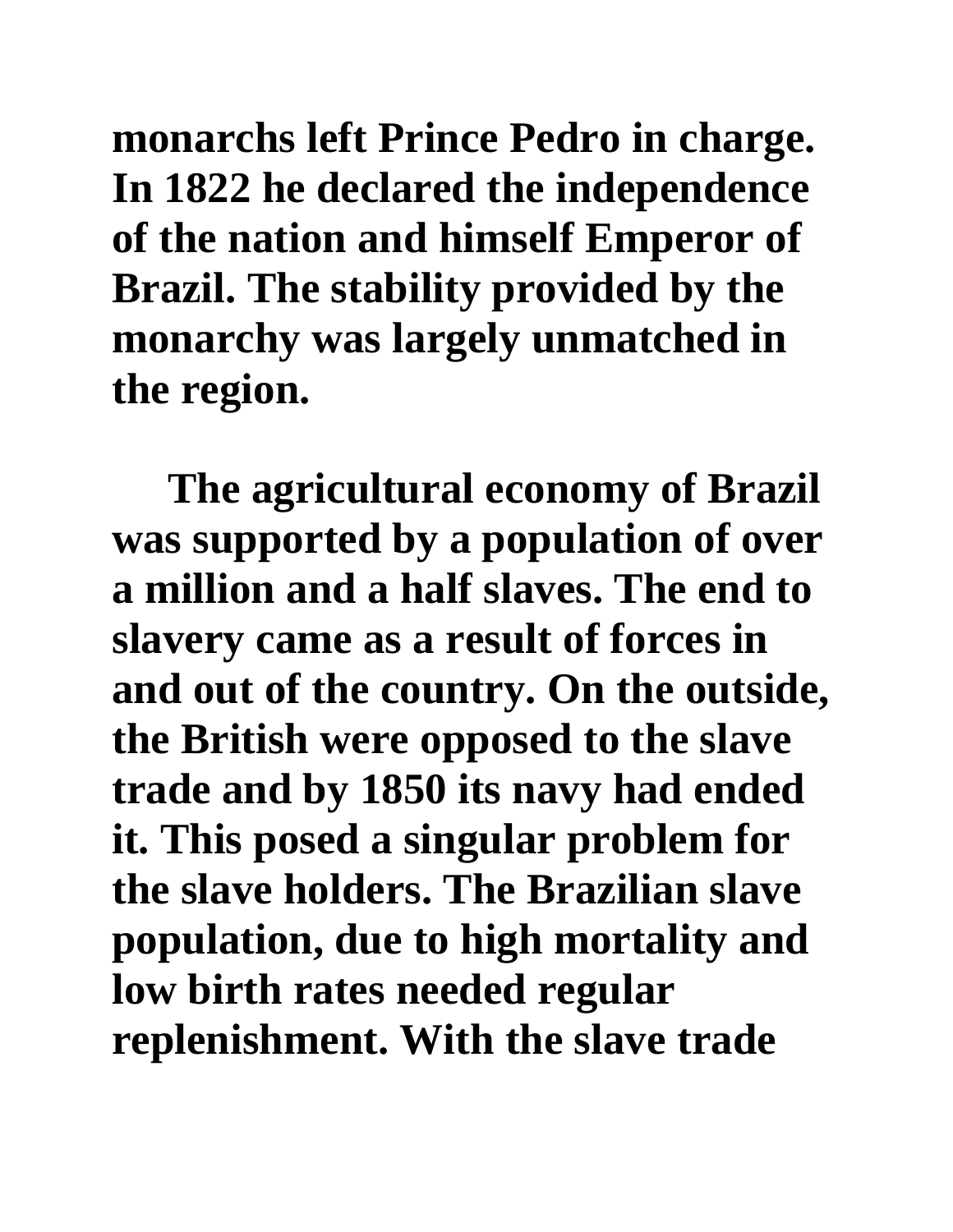**drying up other sources of labor had to be found.**

**Inside the country, abolitionists were never able to rally the support of non-slave holders to their cause as did their counterparts in the southern United States before the Civil War, and attempts by slave owners to hold off abolition failed largely in part because of the opposition of two remarkable people, Emperor Pedro II and his daughter Isabel. Both were capable, intelligent, and far more liberal than most Brazilian aristocrats. Pedro tended to be more pragmatic than his daughter, advocating incremental changes rather than radical ones. He would lay the groundwork for change and then go**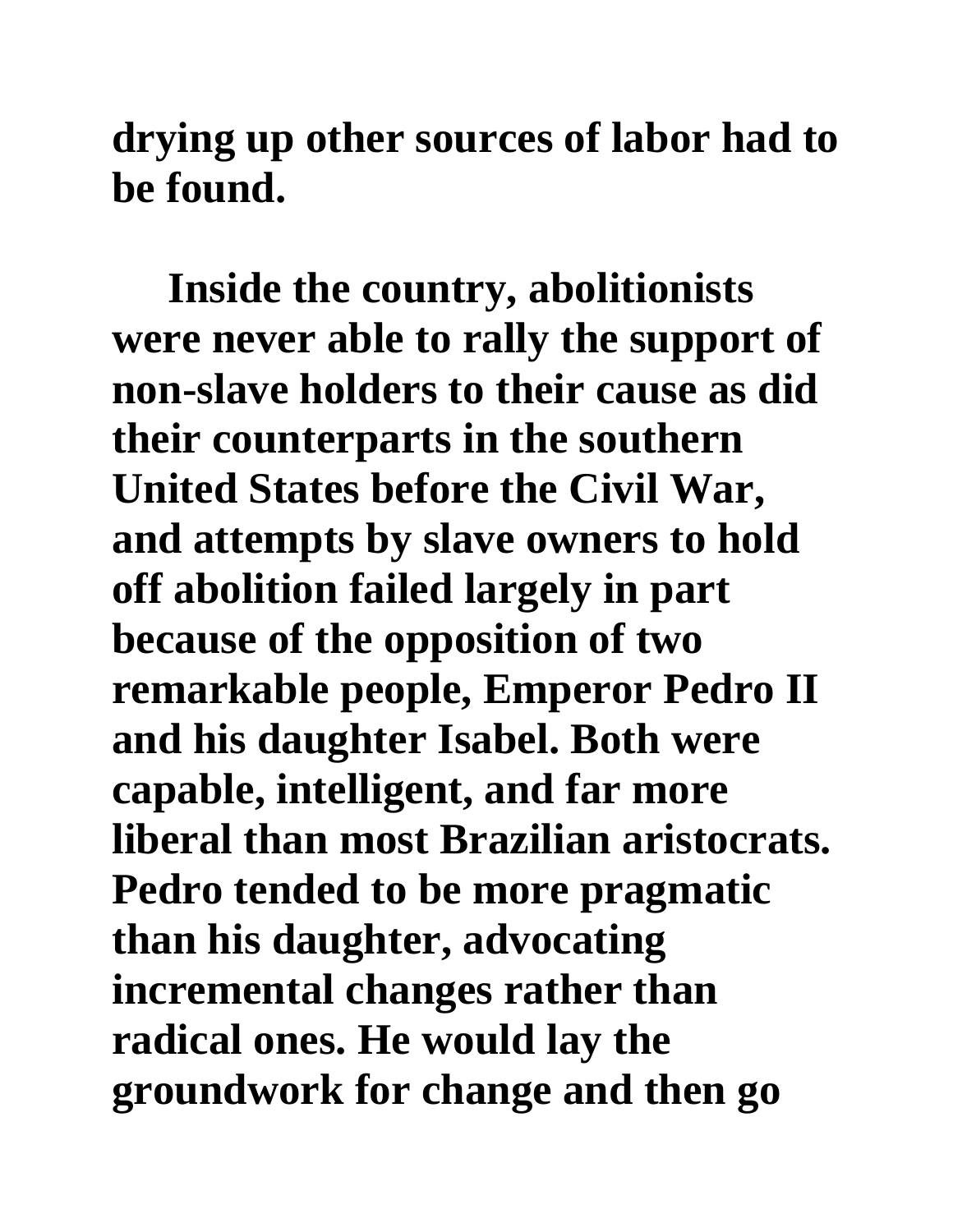**off on one of his periodic journeys to Europe or the United States. His daughter, acting as regent in his absence, would then sign the legislation. In 1871 the Rio Branco law prevented children from being born into slavery and in 1888, again while her father was out of the country, Isobel completely freed the slaves.** 

**Ironically, one of the greatest casualties of abolition was the monarchy itself. Plantation owners were so angry over abolition that they supported a military coup forcing Pedro and Isabel into abdication and exile. Thereafter, Brazil fell into the familiar Latin American pattern of military rule and serial dictatorship.**